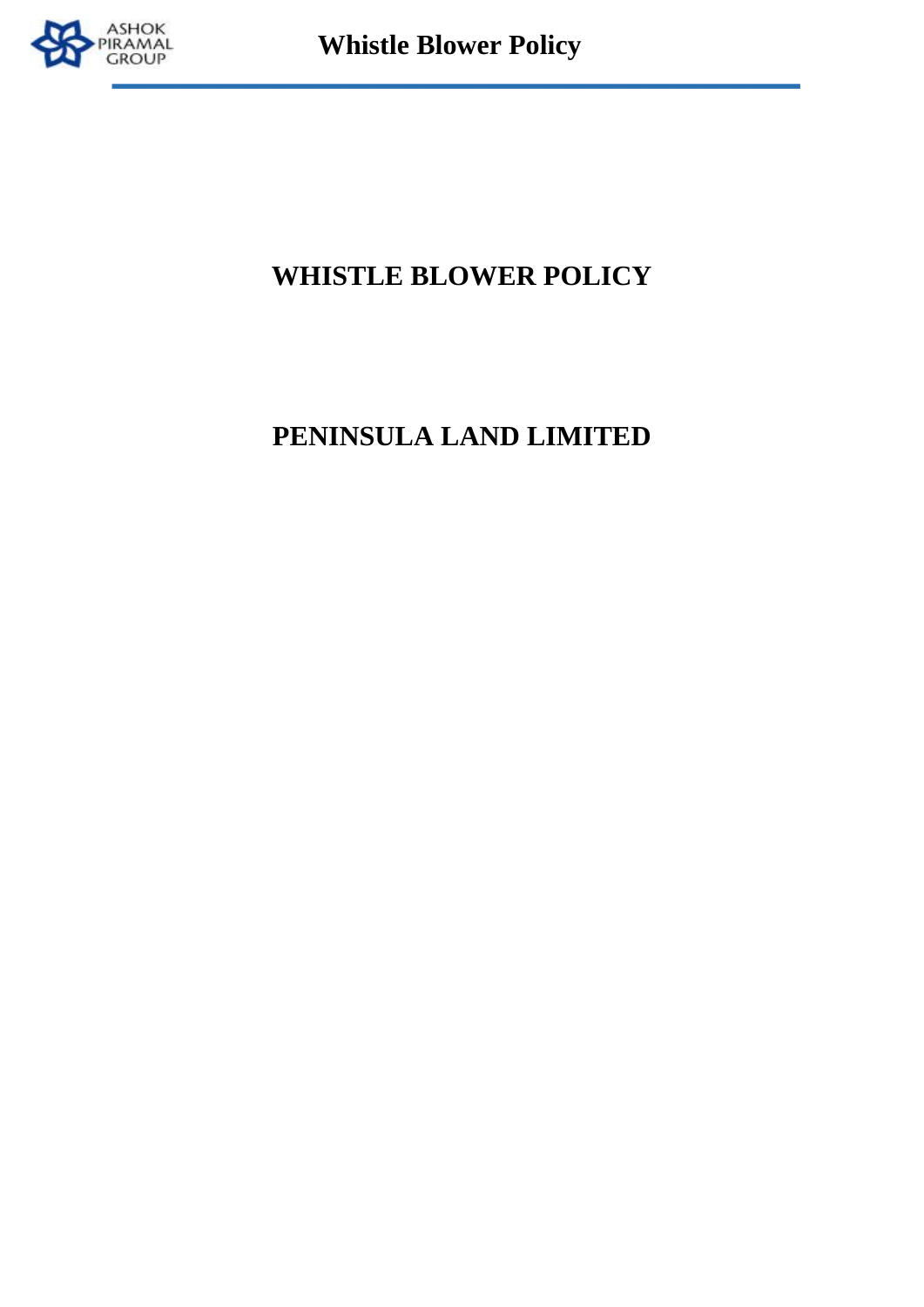

| <b>SERIAL</b><br>NO. | <b>TABLE OF CONTENTS</b> | <b>PAGE</b><br><b>NUMBER</b> |
|----------------------|--------------------------|------------------------------|
| 1.                   | Preface                  | $\mathbf{1}$                 |
| 2.                   | Definitions              | $\mathbf{1}$                 |
| 3.                   | Scope                    | $\mathbf{2}$                 |
| 4.                   | Eligibility              | $\mathbf{2}$                 |
| 5.                   | Disqualifications        | $\overline{2}$               |
| 6.                   | Procedure                | 3                            |
| 7.                   | Investigation            | $\overline{4}$               |
| 8.                   | Protection               | 5                            |
| 9.                   | Investigators            | 5                            |
| 10.                  | Decision                 | 6                            |
| 11.                  | Reporting                | 6                            |
| 12.                  | Retention of documents   | 6                            |
| 13.                  | Amendment                | 6                            |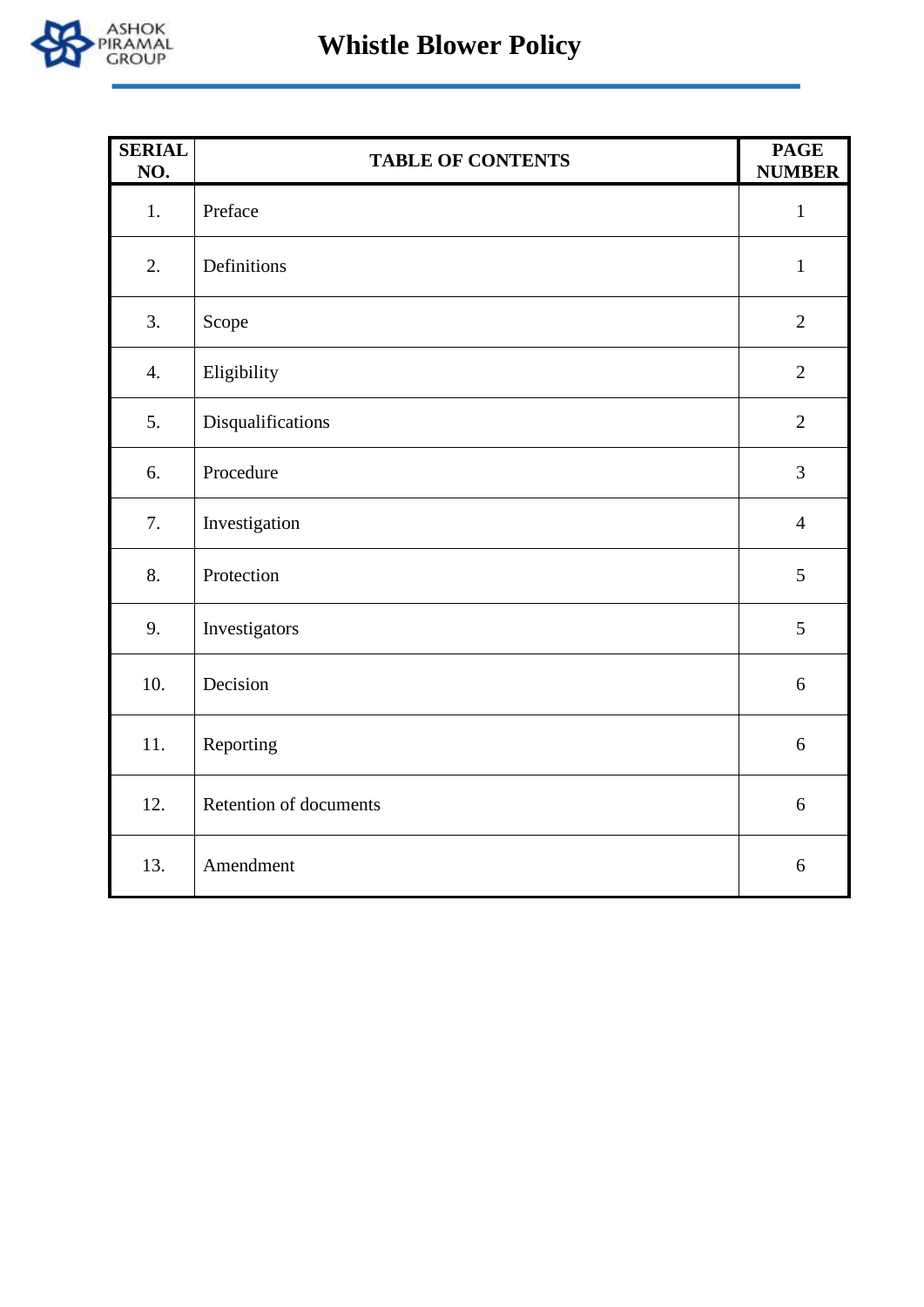

## **1. Preface**

- a. Peninsula Land Limited (hereinafter referred to as "The Company" or "PLL") believes in the conduct of the affairs of its constituents in a fair and transparent manner by adopting highest standards of professionalism, honesty, integrity, compliance, Corporate Governance and ethical behavior. Towards this end, the Company has adopted the Code of Conduct for Board members and Senior Management Personnel ("the Code of Conduct") and the Code of Conduct for Prevention of Insider trading ("the PIT Regulations") (the Code of Conduct and the PIT Regulations shall hereinafter be collectively referred to as "the Codes"), which lay down the principles and standards that should govern the actions of the Company and its employees. Any actual or potential violation of the Codes, however insignificant or perceived as such, would be a matter of serious concern for the Company. The role of the employees in pointing out such violation of the Codes cannot be undermined. There are provisions under the Codes enabling employees to report the Code violations.
- b. The provisions of Companies Act, 2013, the SEBI (Listing Obligations and Disclosure Requirements) Regulations, 2015 and the SEBI (Prohibition of Insider Trading) Regulations, 2015, inter alia, provide for a mandatory requirement for all listed companies to establish a mechanism called `Whistle Blower Policy' for employees and other stakeholders to report to the management, instances of unethical behavior, actual or suspected leak of unpublished price sensitive information (UPSI), actual or suspected fraud or violation of the Codes or ethics policy.
- c. Accordingly, this Whistle Blower Policy ("the Policy") has been formulated with a view to provide a mechanism for directors, employees and other stakeholders of the Company to report unethical behavior, actual or suspected fraud, actual or suspected leak of UPSI or violation of the Codes and to approach the Chairperson of the Audit Committee of the Company in exceptional circumstances.

## **2. Definitions**

The definitions of some of the key terms used in this Policy are given below.

- a. "APG Company" means any Company belonging to or falling within the purview of the Ashok Piramal Group and shall include any holding or subsidiary of such Company or any Company promoted by such a Company.
- b. "APG Code" means the APG Code of Business Conduct.
- c. "Audit Committee" means the Audit Committee constituted by the Board of Directors of the Company in accordance with the provisions of the Companies Act, 2013 and read with Regulation 18 of the SEBI (Listing Obligations and Disclosure Requirements) Regulations, 2015.
- d. "Employee" means every employee of the Company (whether working in India or abroad), including the Directors in the employment of the Company.
- e. "Complaints Redressal Committee" means a committee constituted by the Company to Administer the Internal code of Business conduct of the Company.
- f. "Investigators" mean those persons authorised, appointed, consulted or approached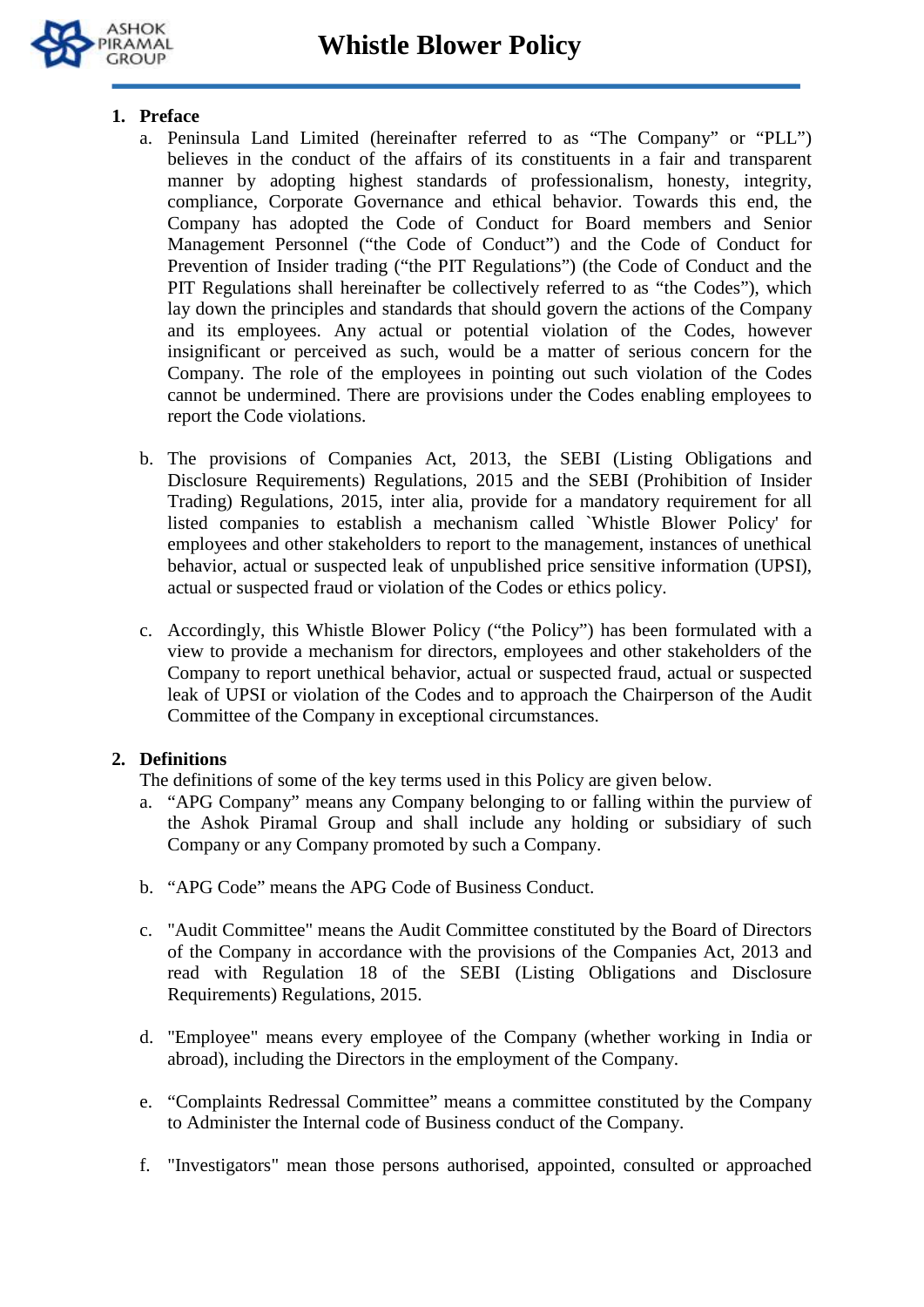

by, the Complaints Redressal Committee or the Chairperson of the Audit Committee and include the auditors of the Company and the police.

- g. "Protected Disclosure" means any communication made in good faith that discloses or demonstrates information that may evidence unethical or improper activity.
- h. "Reporting Authority" means the Complaints Redressal Committee or the Chairperson of the Audit Committee as the case may be.
- i. "Stakeholder" for the purpose of this policy shall include any consultant, auditor, legal advisors, collaborators, lenders, customers, suppliers, merchant bankers or any other individual or entity connected with the Company in such a way, that it may be privy to the instances of violation of the Codes. Notwithstanding the generality of the term, the authority to determine whether or not a person or entity may be termed as a stakeholder, shall remain with the reporting authority.
- j. "Subject" means a person against or in relation to whom a Protected Disclosure has been made or evidence gathered during the course of an investigation.
- k. "The Code of Conduct" means the Code of Conduct for Board members and Senior Management Personnel, adopted by the PLL Board and as amended from time to time.
- l. "Whistle Blower" means a Director, an Employee or a stakeholder making a Protected Disclosure under this Policy.

## **3. Scope**

- a. The Whistle Blower's role is that of a reporting party, with reliable information. They are not required, expected or supposed to act as investigators or finders of facts, nor would they determine the appropriate corrective or remedial action that may be warranted in a given case.
- b. Whistle Blowers should not act on their own in conducting any investigative activities nor do they have a right to participate in any investigative activities other than as requested by the Reporting Authority or the Investigators.
- c. Protected Disclosure will be appropriately dealt with by the Complaints Redressal Committee or the Investigators or the Chairperson of the Audit Committee, as the case may be.

## **4. Eligibility**

All Directors, Employees or any other stakeholders of the Company are eligible to make Protected Disclosures under this Policy.

#### **5. Disqualifications**

- a. While it will be ensured that genuine Whistle Blowers are accorded complete protection from any kind of unfair treatment as herein set out, any abuse of this protection will warrant disciplinary action.
- b. Protection under this Policy would not mean protection from disciplinary action, arising out of false, frivolous or bogus allegations made by a Whistle Blower knowing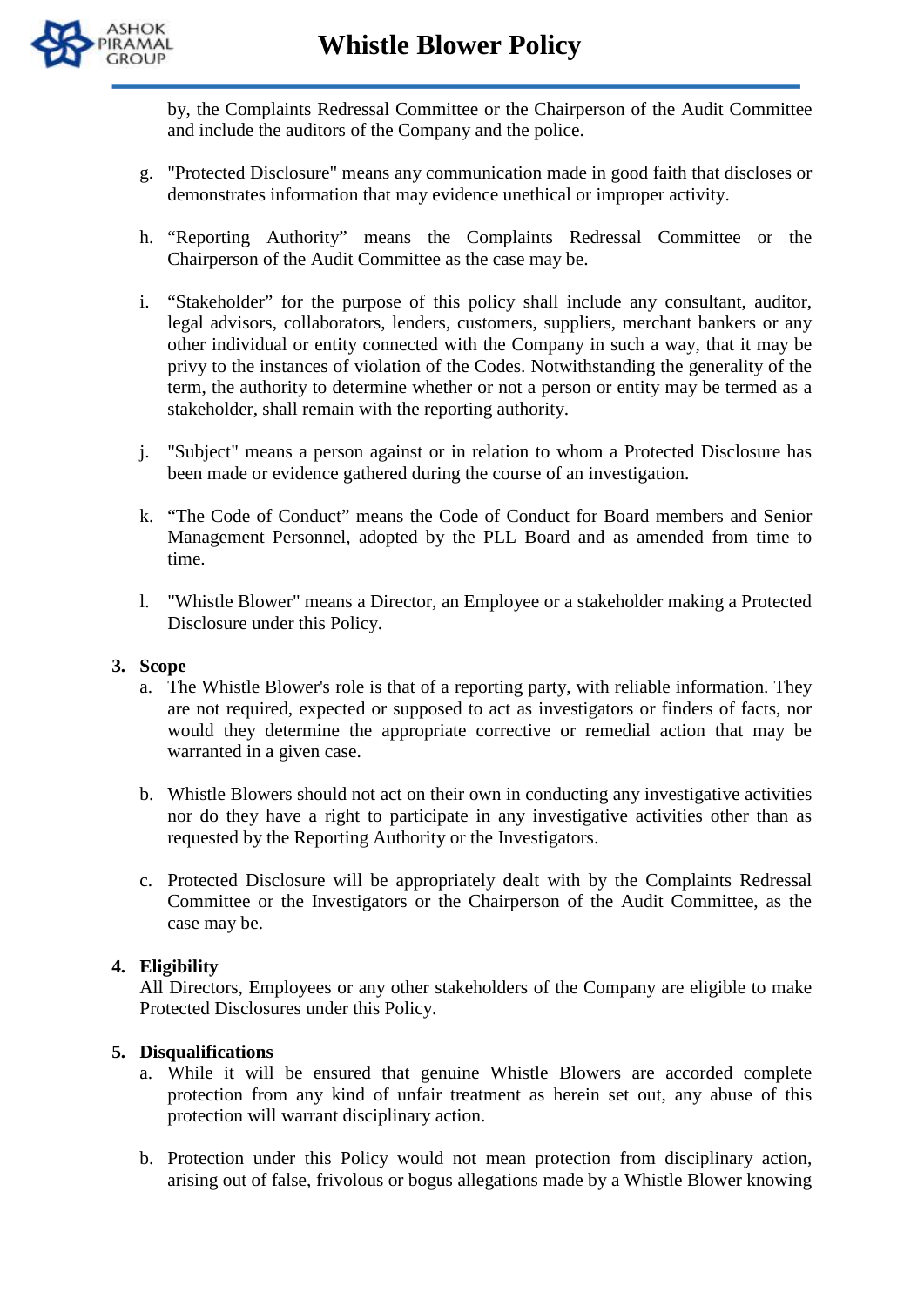

it to be false, frivolous or bogus or any allegations with a *mala-fide* intention.

c. Whistle Blowers, who make any Protected Disclosures, which have been subsequently found to be *mala fide*, malicious, frivolous, baseless or reported otherwise than in good faith, will be disqualified from reporting further Protected Disclosures under this Policy.

#### **6. Procedure**

- a. All Protected Disclosures should be addressed to the Reporting Authority, for investigation.
- b. The Complaints Redressal Committee shall *prima-facie* be considered as the Reporting Authority and all the disclosures made under this Policy shall be addressed to the Complaints Redressal Committee. However in exceptional Circumstances the disclosures may directly be made to the Chairperson of the Audit Committee. The following situations shall *inter-alia* be considered to be Exceptional circumstances:
	- 1. When a protected disclosure involves reporting of corrupt practices, notwithstanding the value of the matter involved.
	- 2. If a protected disclosure is required to be made against any of the members of the Complaints Redressal Committee.
- c. The contact details of the Complaints Redressal Committee are as under:

Chairperson of the Complaints Redressal Committee Peninsula Land Limited

503, 5th Floor, Peninsula Tower-1, Peninsula Corporate Park, Ganpatrao Kadam Marg, Lower Parel, Mumbai - 400013.

E-Mail: complaintsredressalcommittee.pll@gmail.com

- d. If a protected disclosure is received by any executive of the Company other than the members of the Complaints Redressal Committee, the same should be forwarded to the Complaints Redressal Committee for further appropriate action. Appropriate care must be taken to keep the identity of the Whistle Blower confidential.
- e. The contact details of the Chairperson of the Audit Committee:

The Chairperson of Audit Committee Peninsula Land Limited

503, 5th Floor, Peninsula Tower-1, Peninsula Corporate Park, Ganpatrao Kadam Marg, Lower Parel, Mumbai - 400013.

E-Mail: chairperson.pllacm@gmail.com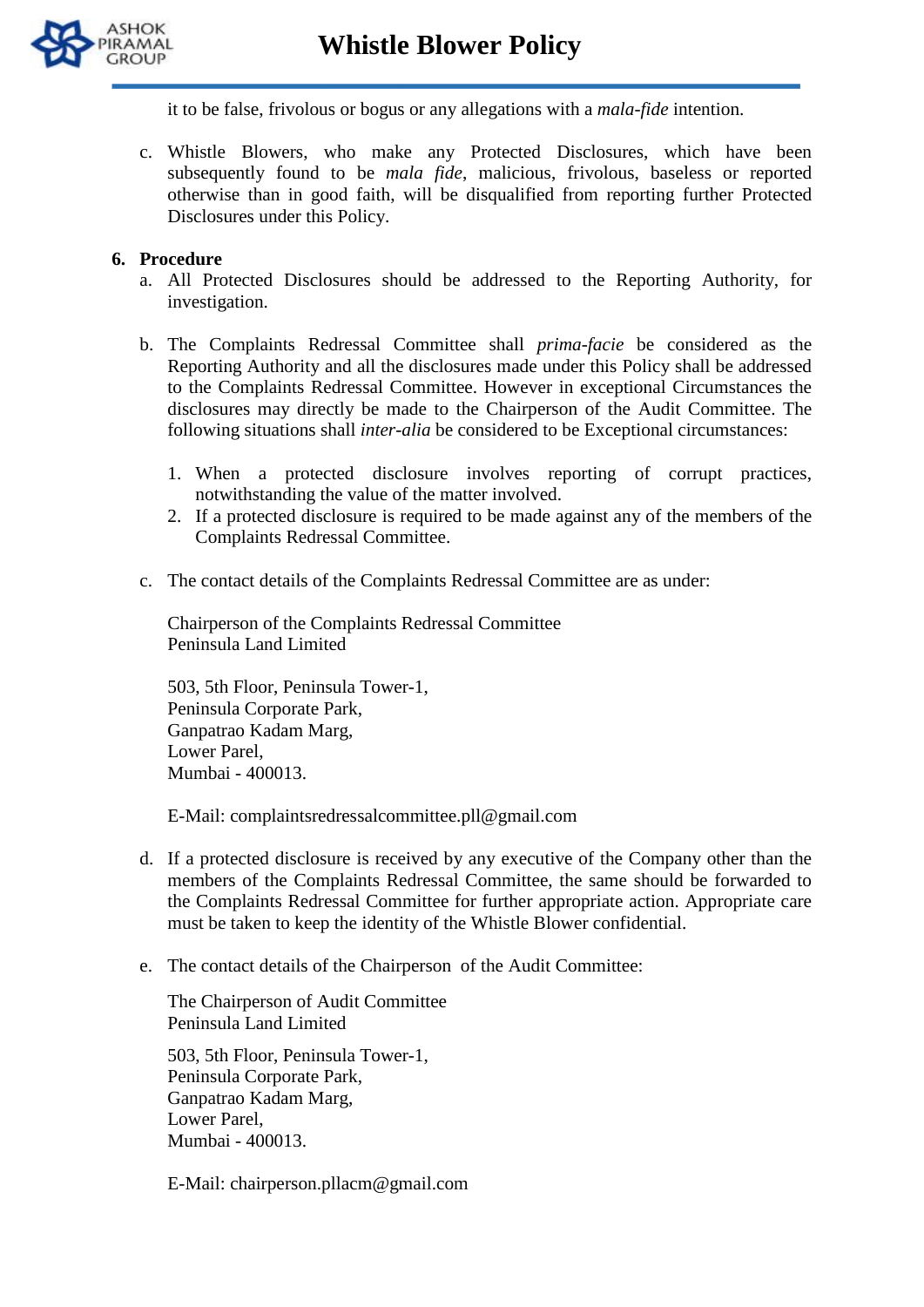



- f. Protected Disclosures should preferably be reported in writing so as to ensure a clear understanding of the issues raised and should either be typed or written in a legible handwriting in English, Hindi or in the regional language of the place of employment of the Whistle Blower.
- g. The Protected Disclosure should be forwarded under a covering letter which shall bear the identity of the Whistle Blower. The person authorised by the Reporting Authority shall detach the covering letter and forward only the Protected Disclosure to the Investigators for investigation.
- h. Protected Disclosures should be factual and not speculative or in the nature of a conclusion, and should contain as much specific information as possible to allow for proper assessment of the nature and extent of the concern.
- i. For the purpose of providing protection to the Whistle Blower, the Whistle Blower should disclose his/her identity in the covering letter forwarding such Protected Disclosure. The Whistle Blower need not mark a copy of the communication to anyone else in the Company.

#### **7. Investigation**

- a. All Protected Disclosures reported will be thoroughly investigated by the Investigators as appointed by the Reporting Authority, who will review the findings on the basis of merit.
- b. The decision to conduct an investigation taken by the Reporting Authority is by itself not an accusation and is to be treated as a neutral fact-finding process. The outcome of the investigation may not support the conclusion of the Whistle Blower that an improper or unethical act was committed.
- c. The identity of a Subject and the Whistle Blower will be kept confidential to the extent possible given the legitimate needs of law and the investigation.
- d. Subjects will normally be informed of the allegations at the outset of a formal investigation and will have opportunities for providing their inputs during the investigation.
- e. Subjects will have a right to consult with a person or persons of their choice, other than the Investigators and/or members of the Complaints Redressal Committee and/or members of the Audit Committee and/or the Whistle Blower. Subjects shall be free at any time to engage counsel at their own cost to represent them in the investigation proceedings. However, if the allegations against the subject are not sustainable, then the Company may see reason to reimburse such costs.
- f. Subjects will have a responsibility not to interfere with the investigation. Evidence shall not be withheld, destroyed or tampered with, and witnesses shall not be influenced, coerced, threatened or intimidated by the Subjects.
- g. Unless there are compelling reasons not to do so, Subjects will be given the opportunity to respond to material findings contained in an investigation report. No allegation of wrongdoing against a Subject shall be considered as maintainable unless there is good evidence in support of the allegation.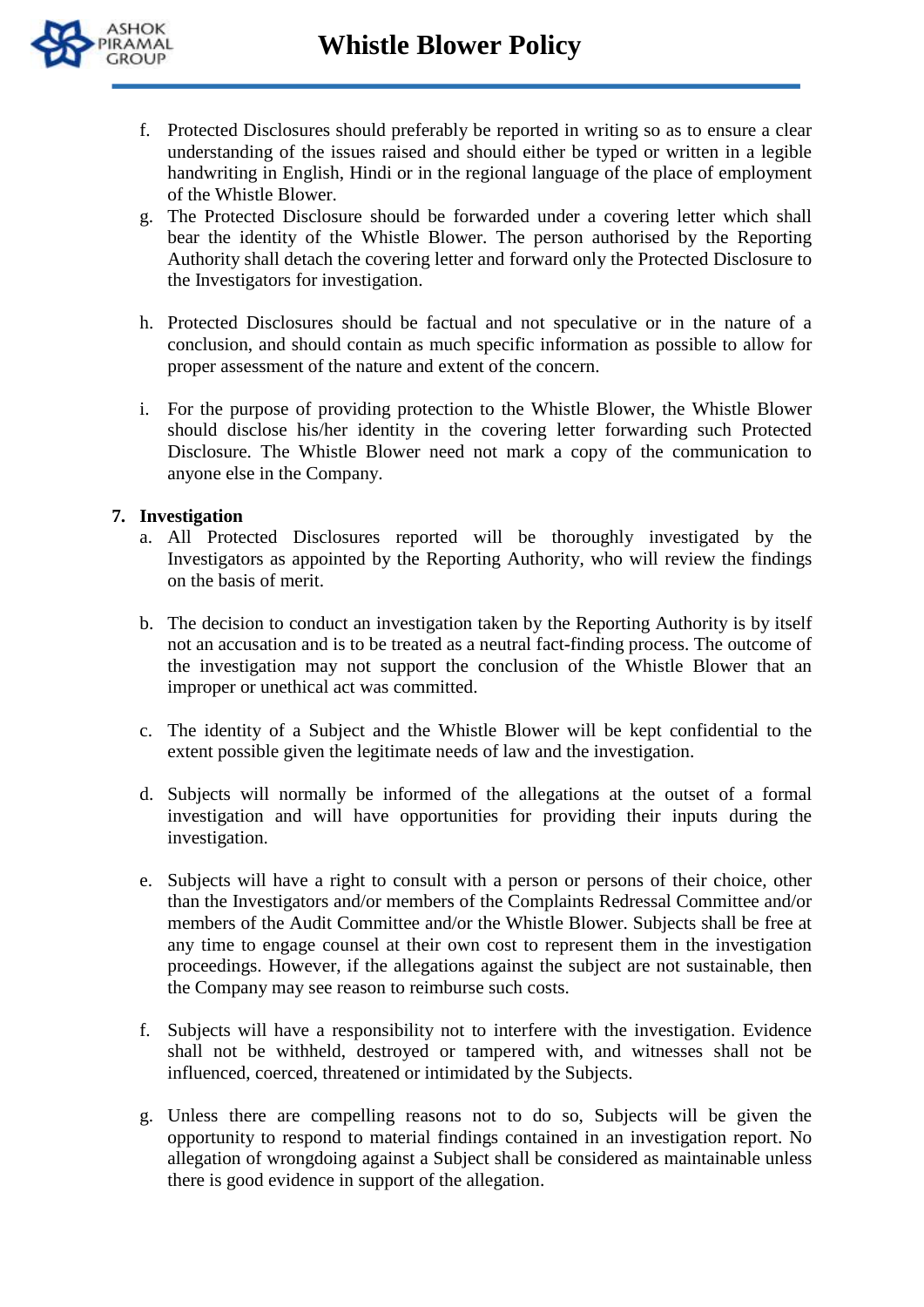

- h. Subjects will have a right to be informed of the outcome of the investigation. If allegations are not sustained, the Subject should be consulted as to whether public disclosure of the investigation results would be in the best interest of the Subject and the Company.
- i. The investigation shall be completed normally within 45 days of the receipt of the Protected Disclosure. However in exceptional circumstances this period may be extended upon approval of the Chairperson of Audit Committee

#### **8. Protection**

- a. No unfair treatment will be meted out to a Whistle Blower by virtue of his/her having reported a Protected Disclosure under this Policy. The Company, as a policy, condemns any kind of discrimination, harassment, victimization or any other unfair employment practice being adopted against Whistle Blowers. Complete protection will, therefore, be given to Whistle Blowers against any unfair practice like retaliation, threat or intimidation of termination/suspension of service, disciplinary action, transfer, demotion, refusal of promotion, or the like including any direct or indirect use of authority to obstruct the Whistle Blower's right to continue to perform his duties/functions including making further Protected Disclosure. The Company will take steps to minimize difficulties, which the Whistle Blower may experience as a result of making the Protected Disclosure. Thus, if the Whistle Blower is required to give evidence in criminal or disciplinary proceedings, the Company will arrange for the Whistle Blower to receive advice about the procedure, etc.
- b. A Whistle Blower may report any violation of the above clause to the Reporting Authority, who shall investigate into the same and recommend suitable action to the management.
- c. The identity of the Whistle Blower shall be kept confidential to the extent possible and permitted under law.
- d. Any Employee assisting in the said investigation shall also be protected to the same extent as the Whistle Blower.

#### **9. Investigators**

- a. Investigators are required to conduct a process towards fact-finding and analysis. Investigators shall derive their authority and access rights from the Reporting Authority, when acting within the course and scope of their investigation.
- b. Technical and other resources may be drawn upon as necessary to augment the investigation. All Investigators shall be independent and unbiased both in fact and as perceived. Investigators have a duty of fairness, objectivity, thoroughness, ethical behavior, and observance of legal and professional standards.
- c. Investigation(s) may be launched only after a preliminary review by the Chairperson of the Audit Committee after report made by Complaints Redressal Committee, which establishes that:
	- i. the alleged act constitutes an improper or unethical activity or conduct, and
	- ii. the allegation is supported by information specific enough to be investigated or in